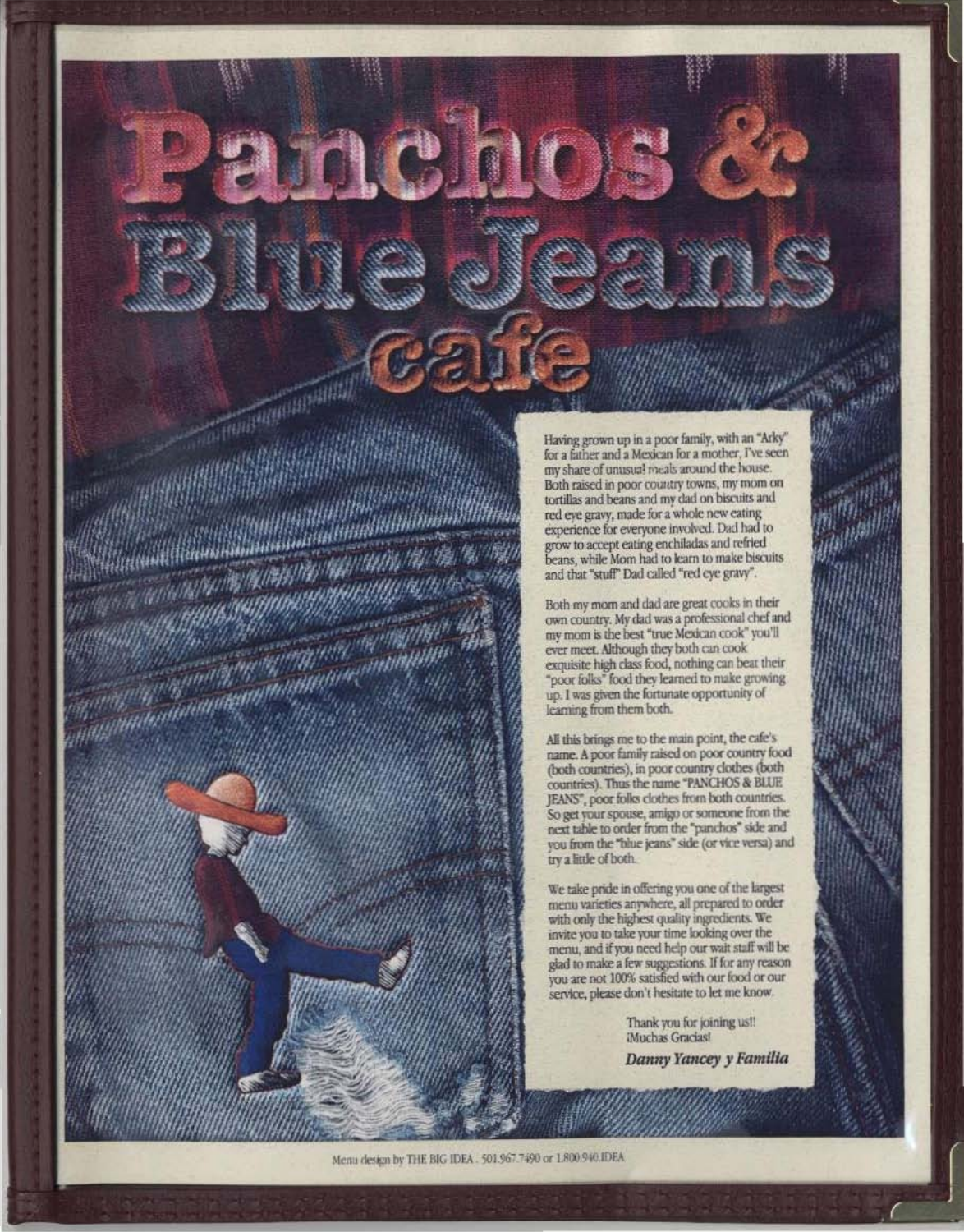| $\cdots$                                                                                                                          |                          |  |
|-----------------------------------------------------------------------------------------------------------------------------------|--------------------------|--|
| (appetizers)                                                                                                                      |                          |  |
| CHEESE STICKS a terrific starter<br>breaded & fried mozzarella cheese sticks                                                      | mall \$2.49 large \$4.99 |  |
| BATTERED ONION RINGS a traditional favorite_gnall 1.99 large 3.99<br>thin-sliced fresh onions, hand hattered & fried golden brown |                          |  |
| BATTERED MUSHROOMS great change of pace mull 1.99 iarge 3.99<br>fried in homenatic batter, served with ranch dressing             |                          |  |
| BATTERED CHICKEN not the fruzen kind and 1.99 large 3.99<br>battered strips of tender chicken breast fried golden brown           |                          |  |
| TACO TATERS a unique taco shell<br>mall 2.49 brgr 4.99<br>wedges of porato with meat & cheese, served with cheese dip             |                          |  |
| BATTERED SHRIMP for shrimp lovers small 3.99 large 5.99<br>a pile of hand-battered shrimp, served with cocktail sauce             |                          |  |
| CHEESE QUESODILLA (K-SO-D-YUH) "the best" mull 1.99 kange 3.99<br>2 tortillas grilled with 2 cheeses, diced tomatoes & onions     |                          |  |
| BASIC NACHOS a Mexican tradition small 1.99 large 3.99<br>crispy chips topped with cheese dip, jalapenos & sour cream             |                          |  |
| CHILE CON QUESO made from scratch manusmall 1.59 large 2.99<br>choose from delicious homemade "white" or yellow cheese dip-       |                          |  |
| GUACAMOLE a refreshing cool dip small 2.49 large 4.99<br>made from avocados, fresh vegetables and spices                          |                          |  |
| homemade from scratch with fresh broccoli & mild cheese                                                                           |                          |  |
| CHILE CON CARNE a great "warmer upper" small 1.59 large 2.99<br>delicious, homemade beef chili topped with cheese & onion         |                          |  |
| made from scratch, no preservatives                                                                                               |                          |  |
|                                                                                                                                   |                          |  |

15%

**GRATUITY** 

ON GROUPS

OF 8 OR

**MORE** 

**Bomanzaci** 



## **BEBIDOSY POSTRES** (drinks & desserts)

| SOFT DRINKS free refuls<br>Coke, Diet Coke, Dr. Pepper, Sprite          | .99  |
|-------------------------------------------------------------------------|------|
| LEMON DRINK free refulls<br>delicious & tangy Country Time              | 1.29 |
| MEXICAN PUNCH free refills<br>this ain't "koolaid"                      | 1.29 |
| ICED TEA free rights<br>Lipton unsweetened with lemon                   | 99   |
| FRESH COFFEE free refills.<br>Folgers, regular or decaf-                | 59   |
| HOT TEA by the bag.<br>lemon, raspberry, cinnamon, plain                | .59  |
| CUP OF FRUIT served with roast<br>delicious blend of tropical fruit     | , 99 |
| <b>-CHOCOLATE CHIP PIE</b><br>our own special recipe                    | 1.59 |
| CRISPITO Mexican fried pie.<br>cherry or apple deep fried in a tortilla | .99  |
| ICE CREAM by the scoop.<br>vanila, chocolate or napherry sherber        | 59   |

**COMBINACIONES DE BOTANAS** (appetizer platters) PANCHO PLATTER... for the indecisive. anall \$5.99 large \$9.99

cheese sticks, mushrooms, enion rings & taco taters with ranch dressing PANCHO & BLUE JEAN PLATTER... great mix small 5.99 large 9.99 cheese dip, salva, mushrooms & cheese sticks with ranch dressing

CHIP DIP'N PLATTER... when it all sounds good small 5.99 large 9.99 salsa, yellow & white cheese dip and fresh guacamole

Watch for PB's (}) favorites all through the menu!!